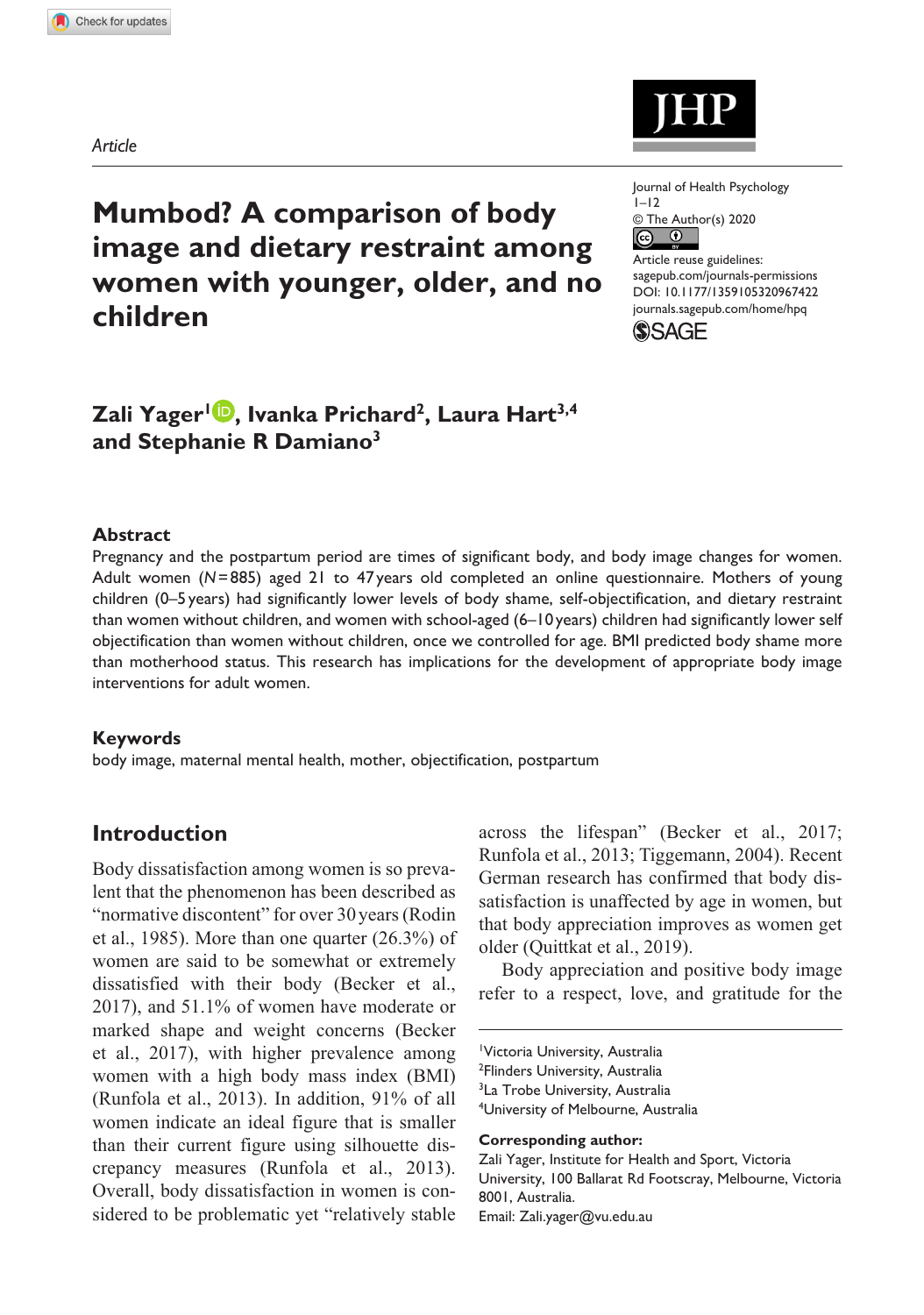body, and what it can do (Tylka and Wood-Barcalow, 2015b). Body appreciation is not just the opposite of body dissatisfaction, but a distinct construct that predicts unique variance in self-esteem and intuitive eating (Tylka and Wood-Barcalow, 2015b). Very little prevalence data relating to body appreciation exists, but appreciation is known to increase with age, and women aged over 60 are known to have the highest levels of body appreciation (Becker et al., 2017; Quittkat et al., 2019; Tiggemann and McCourt, 2013). Women with higher levels of body appreciation report higher quality of life (Nayir et al., 2016), and engaging in more positive health behaviors such as physical activity, intuitive eating, and self-care (Tylka and Wood-Barcalow, 2015a), as well as cancer screening and lower alcohol intake (Andrew et al., 2016).

Self-objectification, internalization of cultural appearance ideals, and body shame, are all constructs that are related to both body dissatisfaction and appreciation. Objectification Theory (Frederickson and Roberts, 1997) proposes that the body image of girls and women depends largely on how they think others see and judge them. Within Western culture in particular, women are often conditioned to evaluate themselves based on their physical appearance rather than what their body can do, and in turn treat their body as an object that can and should be manipulated to seek the approval of others (Frederickson and Roberts, 1997). This process is termed self-objectification. Related to this, internalization of appearance ideals refers to the degree to which women have adopted, and believe in the value and importance of, living up to the appearance ideals that are portrayed in their culture. If women have high levels of self-objectification, and high levels of internalization, but they do not believe that their appearance meets the cultural standards of beauty, then they are likely to experience body dissatisfaction and shame. Body shame evolves from a feeling of failure to meet the beauty standards that are prescribed, and like shame in general, tends to result in feelings of "I am a bad

person," rather than the feelings of guilt that lead to "I did something bad" (Noll and Fredrickson, 1998). Body shame has been found to mediate the relationship between BMI and self-esteem (Pila et al., 2015). Further, if women believe that their body is larger than the societal "ideals," and have high levels of body dissatisfaction and shame, then they are more likely to engage in unhealthy dietary restraint to modify their weight and shape (Dakanalis et al., 2015).

A great deal of research indicates that pregnancy and the postpartum period are a time of significant identity, body, and body image changes for women (Rallis et al., 2007). In fact, the extent of the hormonal, physical, and identity changes that occur throughout pregnancy and the postpartum period are akin to puberty, and described using the term "matrescence," coined by anthropologist Dana Raphael in the 1970's (Raphael, 1973). Matrescence describes the complete transformation to becoming a mother—a woman will never actually return to who she was, or what she looked like before having children (Taylor-Kabbaz, 2019). Body dissatisfaction seems to be heightened in early pregnancy, decreases in the third trimester of pregnancy, and rises again in the year after birth—peaking at around 6 to 9months postpartum (Chan et al., 2020; Rallis et al., 2007). Recent research using network analysis found that women who were pregnant had similar levels of overall body dissatisfaction as non-pregnant women, but pregnant women were more likely to be more dissatisfied with their weight, muscle size, skin tone, fluid retention, energy levels, and overall functioning, but were less dissatisfied with their hips, chest, shoulders, calves, and facial complexion than non-pregnant women (Fuller-Tyszkiewicz et al., 2020). At 6-weeks postpartum, 77.3% of women in a large Chinese study were worried about not being able to return to their pre-pregnancy body shape (Chan et al., 2020). A study conducted among US women who had given birth in the past year found that 68% had an unrealistic goal weight that was lower than their self-reported pre-pregnancy weight by an average of 5.4kilograms or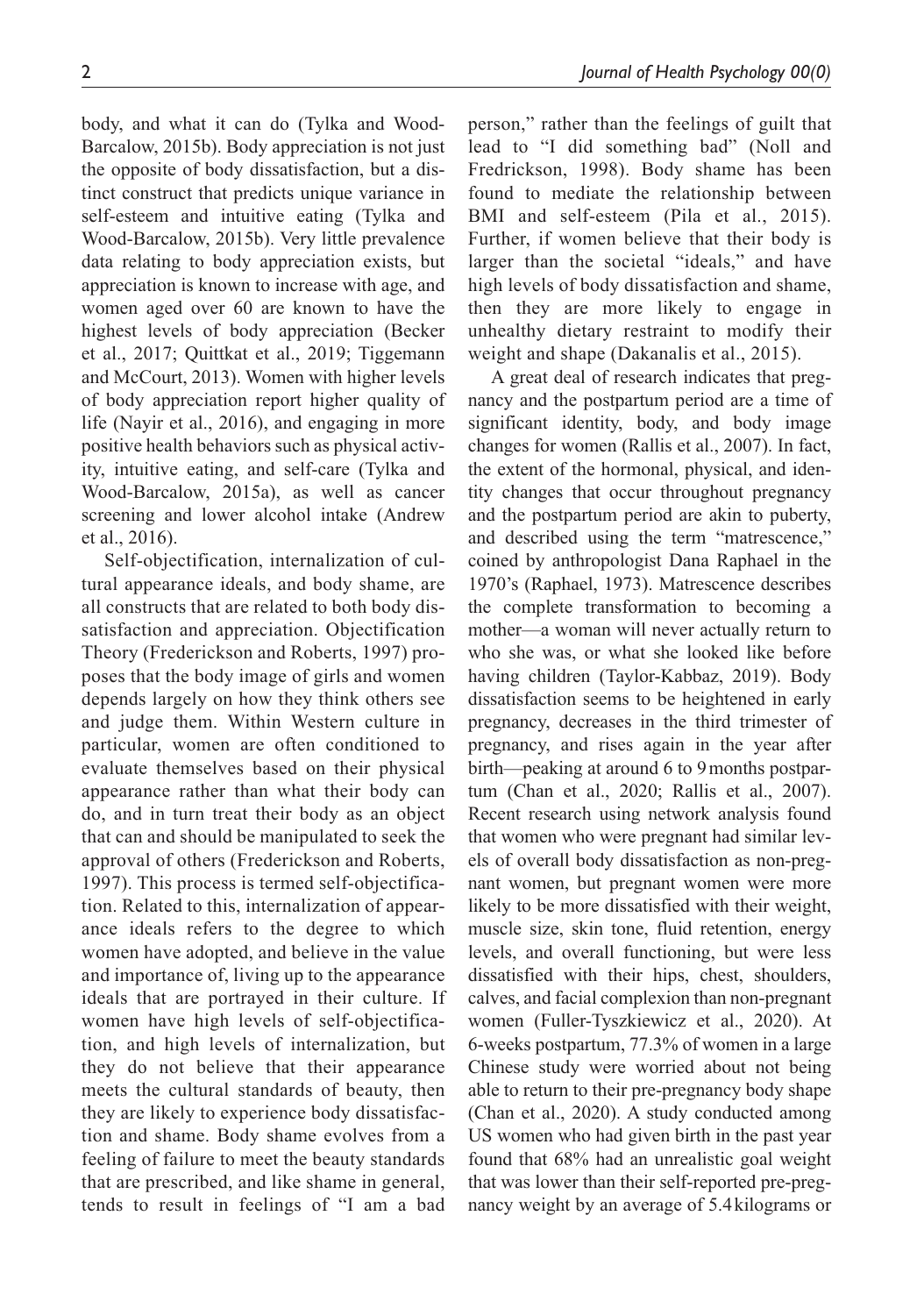11.9pounds (Lovering et al., 2018). Many quality studies conducted around the world have also reported a relationship between body dissatisfaction and postpartum depression (Chan et al., 2020; Clark et al., 2009; Riquin et al., 2019).

Body appreciation during the pregnancy and postpartum period has not yet been researched as thoroughly as body dissatisfaction. Qualitative work indicates that some women experience higher body appreciation after experiencing their body give birth and engaging in breastfeeding, however some women do not (Raspovic et al., 2020). One study of US women with a child 0 to 12months old found that women who expected to be able to breastfeed exclusively, but were not able too, experienced lower appreciation of body functionality (Rosenbaum et al., 2020). Mothers with low levels of self-compassion were found to have the lowest levels of body appreciation, and highest levels of depression (Rosenbaum et al., 2020).

The influences on body image in the postpartum period are thought to be predominantly sociocultural. Research has confirmed that the tripartite model of body dissatisfaction fits postpartum women's experience of their bodies, in that pressure from the media, partner, and peers strengthens the internalization of the thin ideal and thereby increases body dissatisfaction during this time (Lovering et al., 2018). While research has begun to investigate the extent of body appreciation and body dissatisfaction among women across the lifespan, very little work exists to indicate the extent of the differences in body image among women who have, and have not, had children.

This research is important because of the potential psychological and physical health implications for women and mothers, but also their children and others around them. A large volume of research exists demonstrating the relationship between mothers' and children's body image, eating attitudes and behaviors, and weight bias (Bergmeier et al., 2020; Damiano et al., 2015; Lease et al., 2016; McBride et al., 2017; Spiel et al., 2012). We suggest that mothers may contribute to the creation of a home environment that is either supportive and body positive, or one that encourages body dissatisfaction, dieting, and objectification, and that at least part of this is related to a mother's own body appreciation or dissatisfaction. It is therefore important to understand the impact of motherhood, and how this might affect body image, to be able to intervene with resources that might assist mothers and their children.

The aim of this study was to better understand the effects of motherhood on women's body image. The objective was to examine whether differences exist on measures of body appreciation, body shame, objectification, internalization of appearance ideals, and dietary restraint, between women without children, women with younger children (youngest child aged between 0 and 5years at the time of the survey), and women with older children (youngest child aged between 6 and 10years at the time of the survey). The constructs under examination were chosen because they represent interrelated aspects of body image and eating (i.e. dieting) behavior. The age categories were adopted to broadly capture the differences between women who have given birth more recently and are in the more intense pre-school parenting period, compared to those with school-aged children, and to women without children. Given previous research on the links between BMI and body dissatisfaction (Bucchianeri et al., 2013), we also examined the moderating role of BMI. It was hypothesized that:

- (1) Compared to women without children, women with children (0–10years) would have lower levels of body appreciation, and poorer body image, as indicated by higher levels of body shame, objectification, internalization of the thin ideal, and dietary restraint. Because their postpartum bodies are still recovering from the pregnancy and birth process, and might be further from the societal "thin ideal," these women may therefore may desire weight loss in order to get their "pre-baby body" back.
- (2) Women whose youngest child is aged 0 to 5 years would have poorer body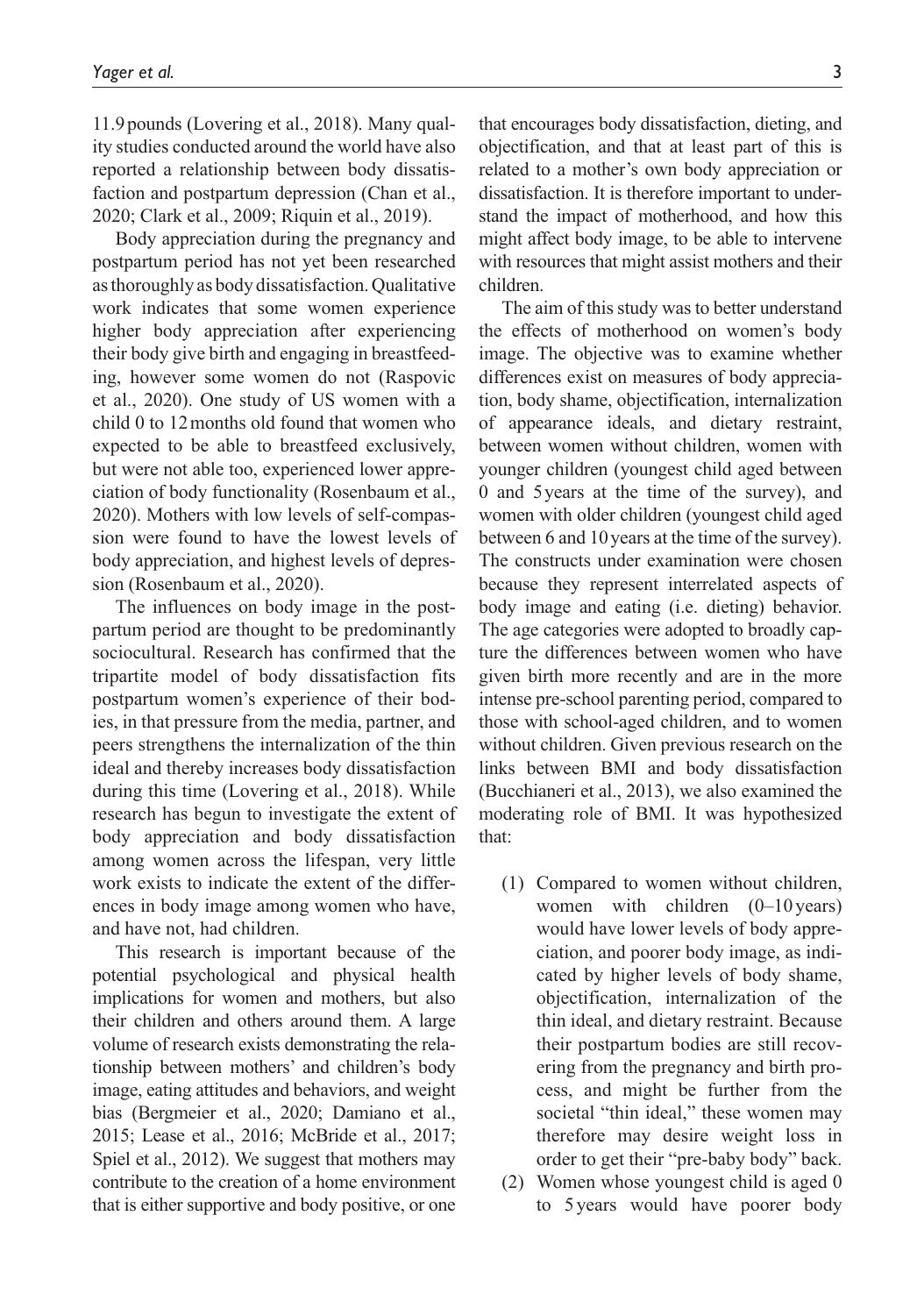image than women whose youngest child is aged 6 to 10years, because the effects of pregnancy and birth are more recent.

### **Materials and methods**

Human Ethics Approval to conduct the study was obtained through [Flinders University Human Ethics Committee, approval number 7481], and mirror approval was sought at Victoria University. Recruitment was conducted online through social media (Facebook, Twitter), using a snowball sampling method from July to September, 2017. This study was conducted as a part of a larger project to explore body image among adult women, and the impact of the documentary film "Embrace." The Body Image Movement [BIM] posted the link to the study on their Facebook page (251,264 followers as at January 2018), asking for those who have, and have not seen the film Embrace to please complete an online questionnaire, using the software Qualtrics. Participants were also asked to tag their friends in the post, to invite others in their network to participate in the research, whether these other women were members of the BIM or not. Participants completion of the questionnaire was accepted as their consent to participate in this research.

### *Participants*

Data were provided by 2067 women via the online questionnaire. Due to extensive missing data, 658 participants were excluded from the analyses. Extensive missing data was defined as cases whereby (1) Only 5% or less of the items were completed, or (2) Less than three of the five key outcome measures were completed. Women without children who fell outside the 21 to 47 years age range were also excluded from analysis (*n*=388), as were women more than 10 years postpartum  $(n=136)$ , as we were interested in comparing mothers of a similar age group in the intense early years of motherhood. Mann Whitney U tests indicated no significant differences in education or country of birth between participants excluded from the analysis and those included in the analysis  $(p > 0.05)$ . The following analyses were conducted on the final sample size of 885 women.

Three comparison groups were established: (1) Women without children (non-mothers),  $n=430$ ; (2) Women with young children—less than 5 years postpartum (youngest child is aged 5 years or less),  $n=281$ ; (3) Women with older children who are 6 to 10 years postpartum (youngest child is aged greater than or equal to 6, and less than or equal to 10years of age)  $n = 174$ .

### *Measures*

The online Qualtrics questionnaire asked about demographics (age, ethnicity, postcode/zipcode, education level, gender, height, and weight), about seeing the film Embrace, and about biological children (how many if any, their age and gender). Participants also completed the following standardized scales to measure body appreciation, body shame, objectification, internalization, and dietary restraint.

*Body appreciation.* The 10-item Body Appreciation Scale-2 [BAS-2] (Tylka and Wood-Barcalow, 2015a) assessed participants' acceptance of, positive attitudes toward, and respect for their bodies. It uses a 5-point response scale (never-always), with higher scores indicating higher levels of body appreciation (mean scores ranged from 1 to 5). The BAS-2 indicated high internal consistency within the current sample  $(\alpha = .96)$ 

*Body shame.* Body shame was measured using the Body Shame subscale from the Objectified Body Consciousness Questionnaire (McKinley and Hyde, 1996). This 8-item subscale asks how participants feel about themselves in relation to their weight and appearance. Participant responses are via a 7-point scale (strongly disagree-strongly agree) with higher scores indicating higher levels of body shame (McKinley, 1998). In the current sample, the measure indicated acceptable reliability ( $\alpha$ =.68).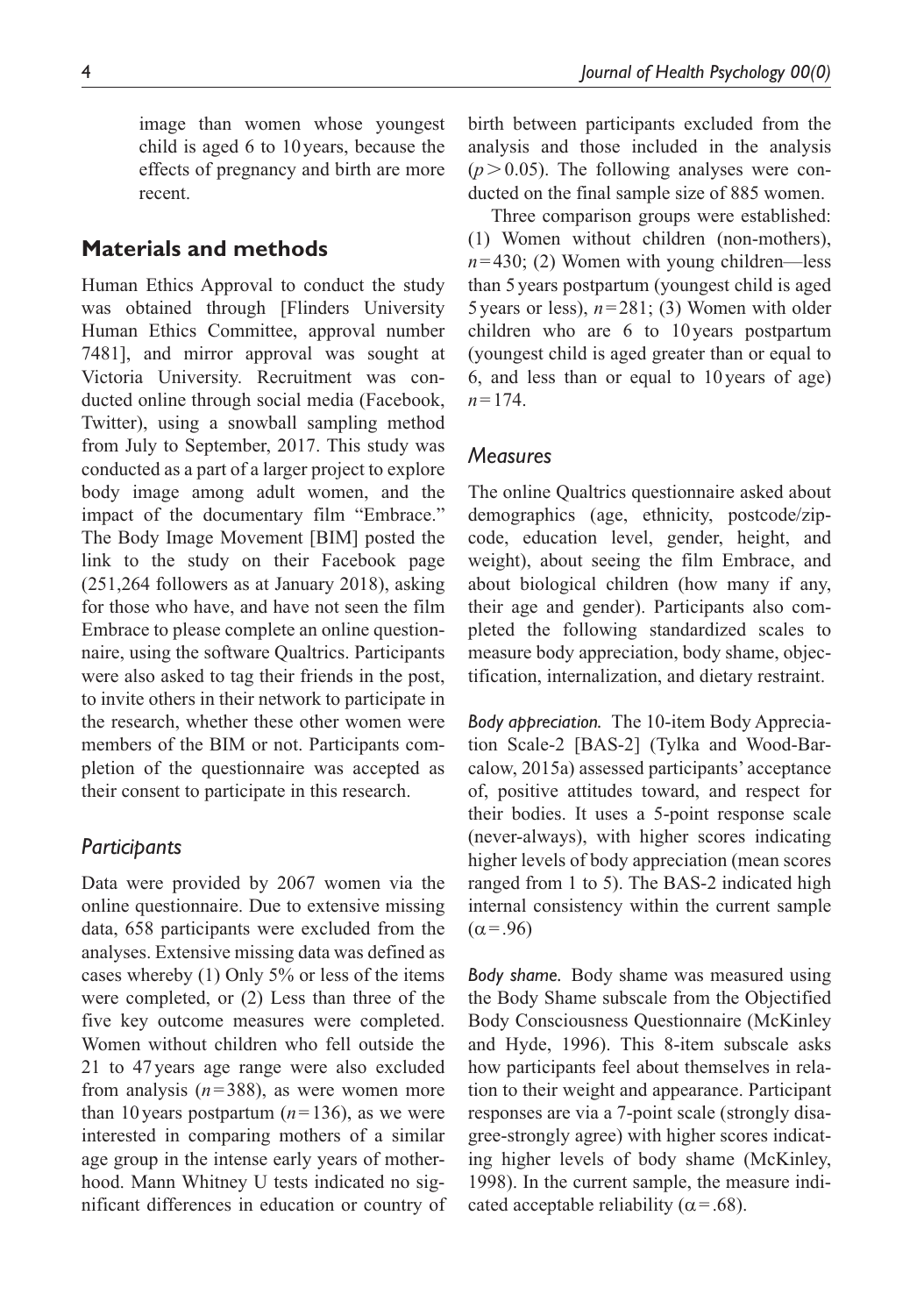*Self-objectification.* The Self-Objectification Questionnaire (Noll and Fredrickson, 1998) asks participants to rank a list of five appearance-based (e.g. sex appeal, weight) and five competence-based (e.g. energy level, physical fitness) body attributes according to how important each of them are to an individual's physical self-concept. Scores were computed according to the original author's instructions by summing the ranks for the appearance and competence-based attributes, respectively, and then creating a difference score, so scores range from −25 to 25 (Noll and Fredrickson, 1998), with higher scores indicating higher levels of self-objectification (Noll and Fredrickson, 1998). In order to meet the requirements of the statistical procedures (only numbers greater than zero permitted), the self-objectification scores were shifted upwards by 25 so that scores ranged from 0 to 50 with *higher* scores indicating greater self-objectification.

*Internalization.* Internalization of appearance ideals was measured using the Ideal-body Stereotyping—Revised scale (Stice and Agras, 1998). This six-item measure asks participants to indicate the extent to which they agree that certain female body types/shapes are attractive on a 5-point scale from strongly disagree to strongly agree. High scores indicate higher levels of internalization of the thin ideal. Good internal consistency was observed for this measure in the present study ( $\alpha$ =.87).

*Dietary restraint.* Dieting behavior was assessed using the 10-item Dietary Restraint subscale of Dutch Eating Behavior Questionnaire (Van Strien et al., 1986). Participants respond to items on a 5-point scale (never-very often). Higher scores indicate higher levels of dietary restraint. The measure indicated high internal consistency in the current study sample  $(\alpha = .93)$ .

### *Data analyses*

All data were analyzed in SPSS version 24. Data were cleaned and manually screened for duplicates using IP address and corresponding demographic data.

A series of ANCOVAs (controlling for age) were used to investigate differences across the three comparison groups on the measures of body image and dietary restraint. Moderation was assessed using hierarchical regression.

# **Results**

### *Demographic characteristics*

The following analyses were conducted on the final sample size of 885 women. Women were aged on average 35.29years (*SD*=6.51). A total of 281 (31.8%) women were mothers whose youngest child was aged five years or less, 174 (19.7%) were mothers whose youngest child was aged to 10 years. The remaining 430 women (48.6%) did not have children. Women with young children had a mean age of 35.22 (*SD*=4.77) and mean BMI of 28.18 (*SD*=7.18). Women with older children had a mean age of 40.83 (*SD*=3.66) and BMI of 28.76 (*SD*=6.87), while women with no children had a mean age of 33.10 (*SD*=7.05) and BMI of 28.51 (*SD*=8.13). There was a significant difference in the age of women across groups, *F*(2, 882)=108.81,  $p < 0.001$ , whereby age was significantly different across all three groups, so we controlled for age in subsequent analyses. There were no significant differences between the three groups according to BMI, *F*(2, 780)=0.286, *p*=0.751. Most women were Caucasian or European (*n*=798, 94.2%), 1.9% Hispanic, 0.3% Aboriginal or Torres Strait Islander, and 1.0% as Asian. There was a significant difference in the proportion of participants in each group who were Caucasian  $(X^2=6.82, p=0.033)$ , as there was a higher proportion of women with no children who were Caucasian  $(47.24\%, n=377)$  compared to women with young children (33.0%, *n*=263), and women with school-aged children (19.80%,  $n=158$ ). The sample was highly educated with the majority holding a Bachelor degree (44.1%) or Master's degree (20.9%). In addition, 12.9% had completed high school, 2.5% did not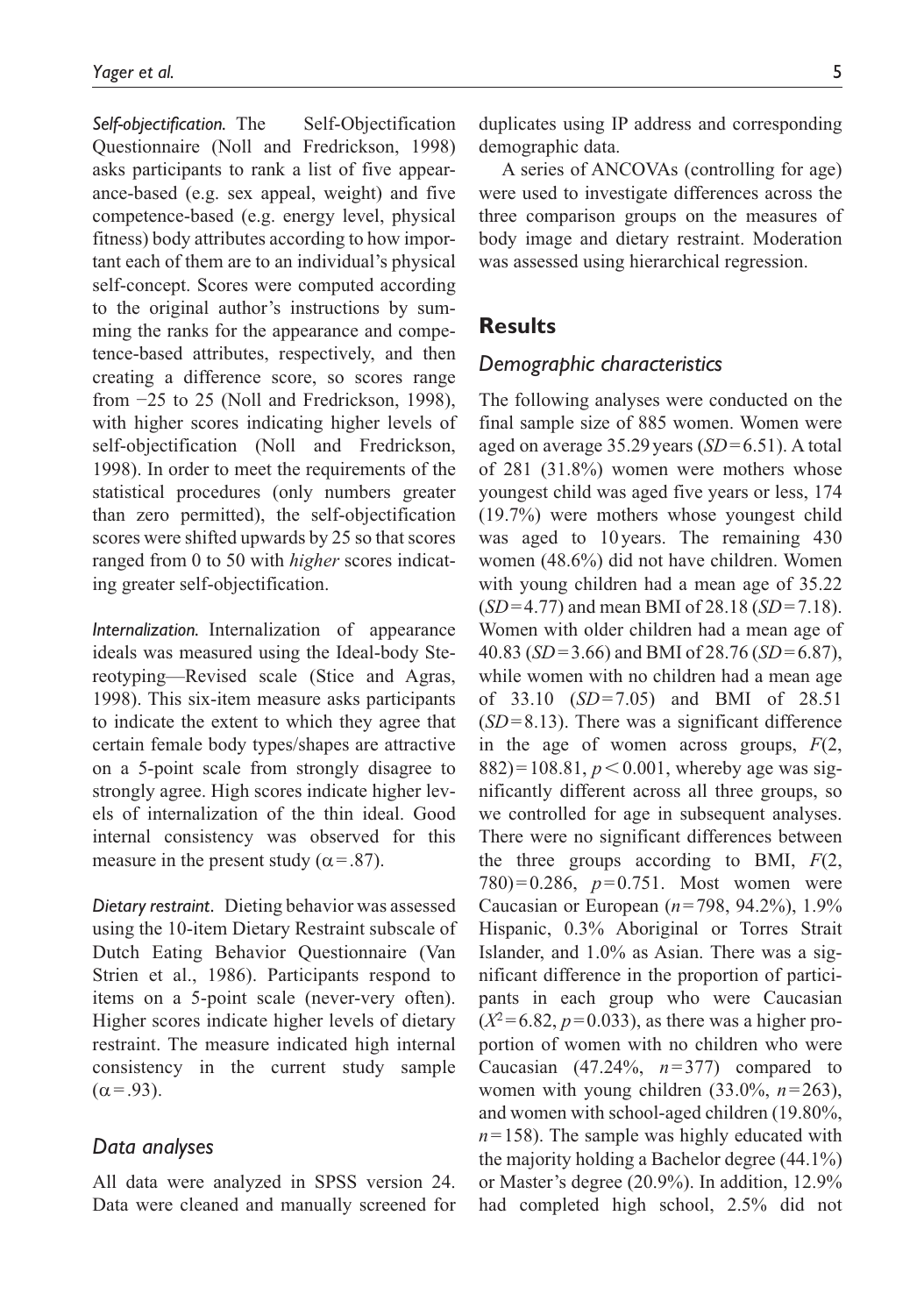|                       | Women with young<br>children $<$ 5 years | Women with older<br>children 6-10 years | Women with<br>no children | <b>Differences</b><br>between groups |       |
|-----------------------|------------------------------------------|-----------------------------------------|---------------------------|--------------------------------------|-------|
|                       | $M_{adj}$ (SE)                           | $M_{adi}$ (SE)                          | $M_{\text{adi}}$ (SE)     | F                                    | Þ     |
| Body appreciation     | 3.39(.051)                               | 3.41(.070)                              | 3.26(.042)                | 2.655                                | 0.071 |
| Body shame            | 3.65 $(.088)^a$                          | 3.90(.121)                              | 3.96 $(.073)^{b}$         | 3.963                                | 0.019 |
| Self-objectification^ | $12.47$ $(.745)^a$                       | $12.57$ $(1.023)^a$                     | $15.02$ $(.623)^{b}$      | 4.047                                | 0.018 |
| Dietary restraint     | $2.55$ $(.052)^a$                        | 2.70(.072)                              | $2.75$ $(.044)^{b}$       | 4.452                                | 0.012 |
| Internalization       | 2.98(.050)                               | 3.12(.069)                              | 3.03(.042)                | 1.356                                | 0.258 |

**Table 1.** Adjusted means (and standard errors) and differences across groups on body image variables controlling for age.

^Higher scores indicate higher levels of self-objectification; different superscripts

a and <sup>b</sup> denote where significant differences lie, ie., group a is significantly different from group b.

complete high school, 4.3% had a doctorate and 15.4% responded "other." There were no significant differences between the groups on level of education ( $p > 0.05$ ).

### *Impact of motherhood on body image*

The average scores on all outcome measures are presented in Table 1 (controlling for age). After controlling for the effects of age, there were significant differences across the three groups on body shame, self-objectification, and dietary restraint (see Table 1). Specifically, pairwise comparisons indicated that mothers with younger children (0–5years) had significantly lower body shame (*p*=0.006), lower dietary restraint  $(p=0.003)$ , and lower self-objectification  $(p=0.009)$  than women with no children. Women with children aged 6 to 10years also had significantly lower self-objectification than women who had no children  $(p=0.050)$ . There were no other significant differences between groups.

To establish the potential moderating effects of BMI, a series of hierarchical regressions were conducted to investigate the impact of BMI on the relationship between motherhood status and the body image variables (body appreciation, body shame, self-objectification, internalization of the thin ideal). BMI was centered, and two dummy variables were computed for motherhood status: dummy 1 (1 if a mother of a child 0–5years, 0 otherwise) and dummy 2  $(1 \text{ if a mother of a child } 6-10 \text{ years}, 0 \text{ other--}$ wise). Two product variables were then created by multiplying both dummy variables with centered BMI. Age was entered as a covariate in Step 1 for all regression models. At Step 2, centered BMI and the motherhood status dummy variables were entered. This was followed by the two-way product variables at Step 3. As can be seen from Table 2, there were no significant interaction effects at Step 3 indicating no moderation. However, there were main effects of BMI indicating that BMI was a negative predictor of body appreciation and a positive predictor of body shame. Age was also a significant negative predictor for self-objectification.

# **Discussion**

This research sought to investigate whether women with children, and in particular women with young children, have increased body image concerns compared to women without children. Theoretically, women with young children who have recently gone through the bodily and identity changes associated with pregnancy, birth, and breastfeeding in early motherhood are likely to be at a higher weight and further from societal ideals, so we hypothesized that they would experience higher levels of self-objectification, body shame, internalization of appearance ideals, and dietary restraint, as well as lower levels of body appreciation. However, we found that this was not the case. After controlling for age, women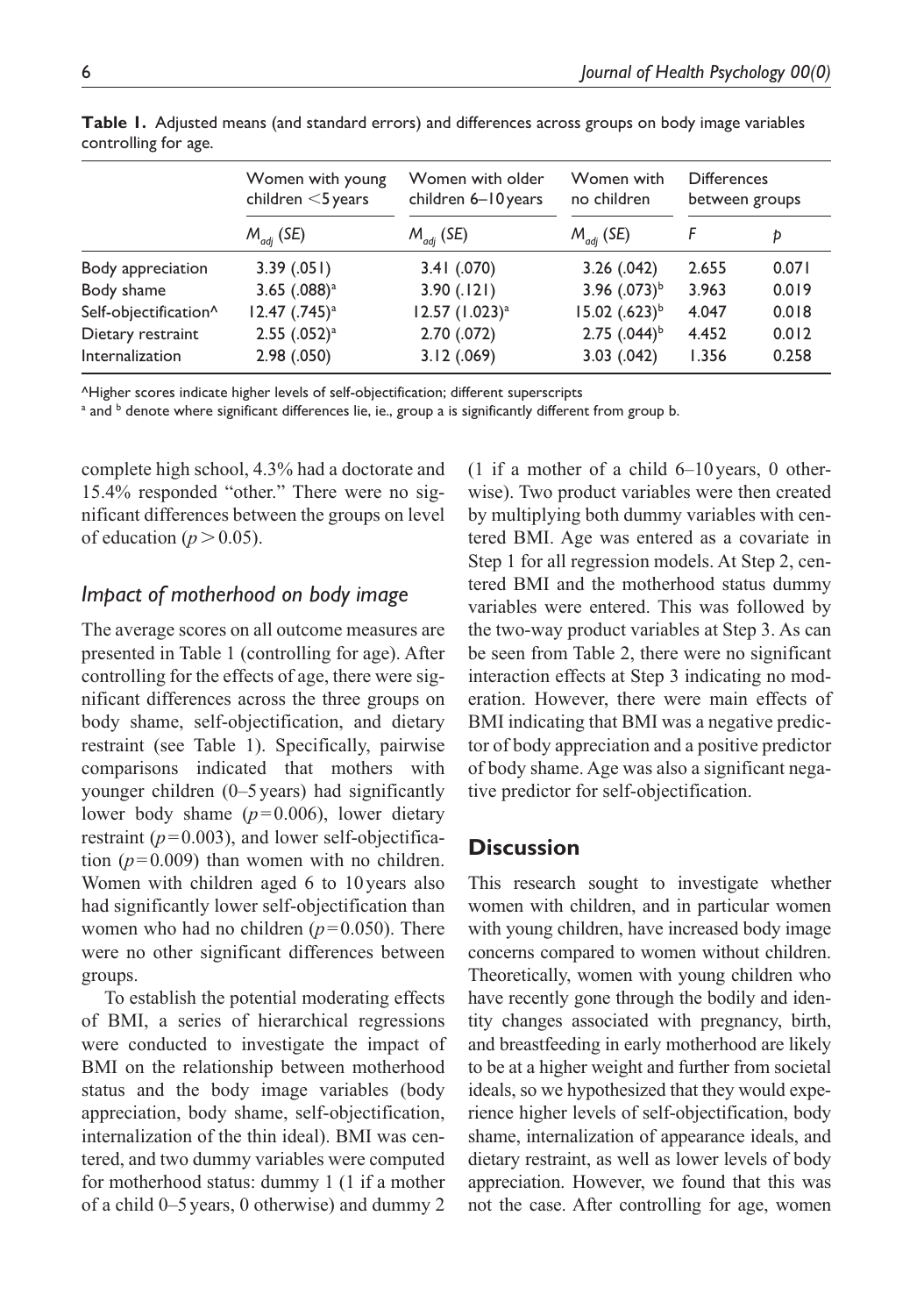| Predictor           | Body<br>appreciation |             | Body<br>shame |           | Self-<br>objectification |           | Internalization |         |
|---------------------|----------------------|-------------|---------------|-----------|--------------------------|-----------|-----------------|---------|
|                     | $\Delta R^2$         | $\beta$     | $AR^2$        | $\beta$   | $\Lambda$ R <sup>2</sup> | $\beta$   | $\Delta R^2$    | β       |
| Step I              | .000                 |             | .001          |           | $.011**$                 |           | .001            |         |
| Age                 |                      | $-019$      |               | .033      |                          | $-.104**$ |                 | .030    |
| Step 2              | $.046***$            |             | $.046***$     |           | .005                     |           | .008            |         |
| Dummy I             |                      | .033        |               | $-.052$   |                          | $-.068$   |                 | $-.030$ |
| Dummy 2             |                      | .026        |               | .018      |                          | $-.054$   |                 | .081    |
| <b>BMI</b>          |                      | $-.211$ *** |               | $.208***$ |                          | $-.021$   |                 | $-019$  |
| Step 3              | .003                 |             | .007a         |           | .001                     |           | .001            |         |
| $BMI \times Dummyl$ |                      | $-.055$     |               | .068      |                          | .034      |                 | $-015$  |
| BMI × Dummy 2       |                      | .011        |               | $-.055$   |                          | .013      |                 | $-.034$ |
| Total $R^2$         | $.048***$            |             | $.047***$     |           | $.017*$                  |           | .010            |         |
| n                   | 779                  |             | 754           |           | 765                      |           | 779             |         |

**Table 2.** Hierarchical multiple regression analysis predicting body image variables from motherhood status and BMI.

Dummy 1=1 if a mother of a child 0–5years, 0 otherwise; Dummy 2 (1 if a mother of a child 6–10years, 0 otherwise). \*\*\**p*<0.001, \*\**p*<0.01, \**p*<0.05, a .053.

with young children were actually found to have significantly lower levels of body shame, selfobjectification and dietary restraint than women without children. Women with 6 to 10 year old children also had significantly lower self-objectification than women without children. It therefore seems that motherhood status might be protective of body image and dieting attitudes and behaviors.

There are a few explanations for the relatively lower levels of body shame, objectification, and dietary restraint observed among mothers of young children. First, it may be that during the early phase of motherhood and the postpartum period, women might still consider themselves to be temporarily excused from the need to adhere to societal appearance ideals. Some women report renewed functional purpose, and appreciation of what their body can do during the postpartum period, which may alleviate feelings of body shame (Raspovic et al., 2020). In this study, women without children had higher levels of self-objectification than mothers of young, and school-aged children. This protective state of motherhood could be due to the reduced pressure on women to find a partner, and have children, both of which are

associated with sexual objectification (Brock et al., 2020). A recent systematic review of motherhood and objectification revealed that, across 18 studies, objectification by self and others was evident among mothers, but none of these studies compared women with and without children (Donati Beech et al., 2020). Research conducted among dyads of pregnant women and their partners found that when women reported feeling humanized by their partners, they had lower levels of objectification (Brock et al., 2020). Those authors suggested that pregnancy (and we extend this to the postpartum period) may be a unique time in the lives of women where "the tenets of objectification theory simply do not apply" (p. 10). Finally, in the case of dietary restraint, we suggest that women whose youngest child is aged 0 to 5years may be more likely to be following intuitive eating, particularly if they are still breastfeeding, due to the known negative impact of dieting on breast milk supply. Lee et al. (2020) reported that 32% of women in the postpartum period (12months post-birth) were classified as following intuitive eating, and these women experienced higher body satisfaction, less disordered eating, and lower depressive symptomatology.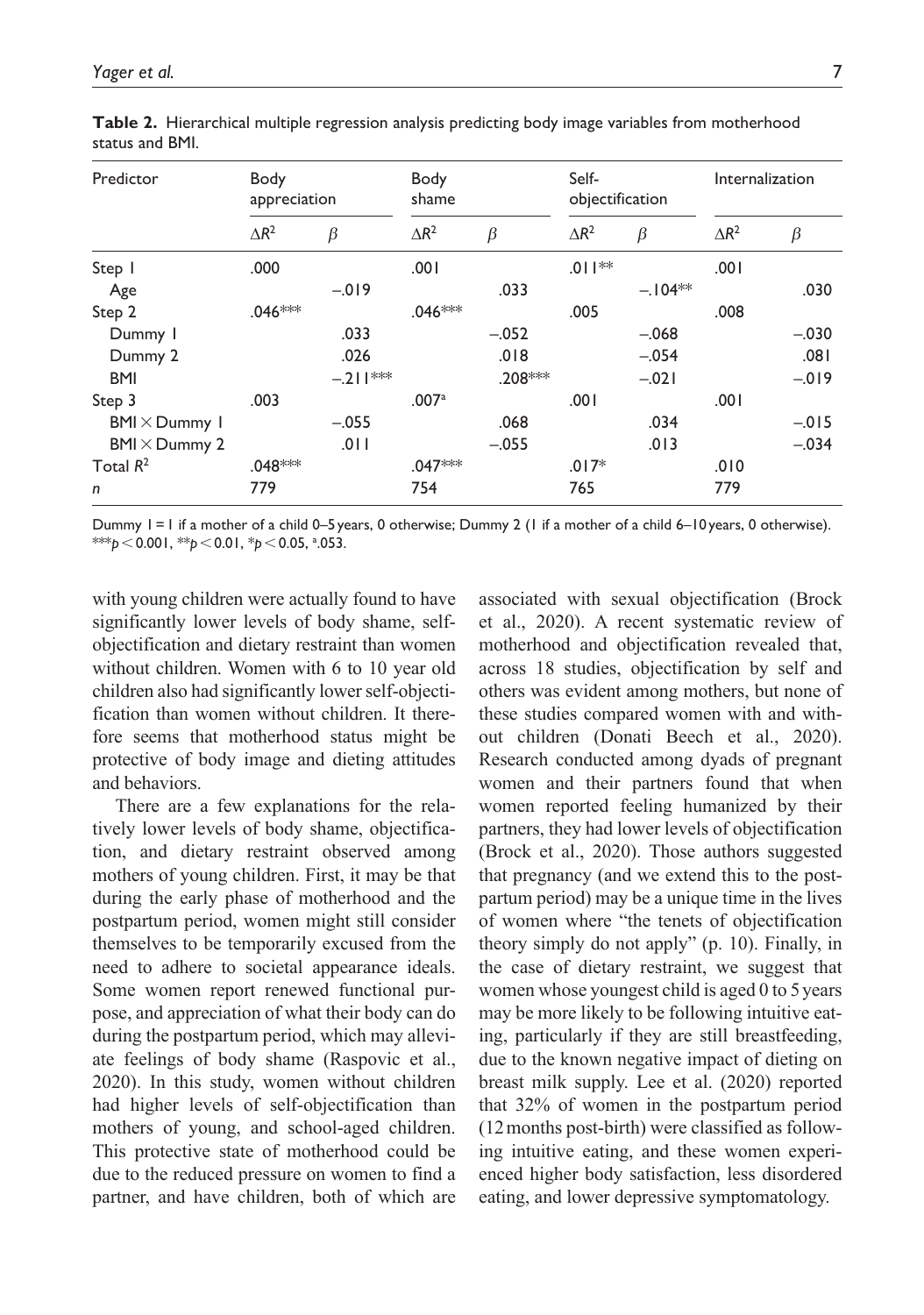BMI was not found to moderate the relationship between motherhood status and body shame. However, BMI was a significant predictor of body appreciation and body shame, such that women with higher BMI reported lower body appreciation and greater body shame. It seemed as though BMI was actually a stronger predictor of body image than our hypothesized motherhood status. Weight stigma is pervasive, and our research confirms that the body shame felt as a result of weight stigma is consistent across all women who have a higher BMI, irrespective of motherhood status. This increased body shame is likely to be the result of increased weight stigma, which has been found to be extremely harmful to individuals living in larger bodies (Tomiyama et al., 2018), and body shame is also known to prospectively predicts poorer health outcomes (Lamont, 2015). Given the considerable negative attention towards weight and obesity in media (Saguy et al., 2014), and the known negative physiological and psychological impacts of weight stigma (Wu and Berry, 2018), our research provides evidence that higher-weight women experience greater body shame and may need particular support to promote body appreciation in order to improve their health outcomes (Tylka and Homan, 2015).

Age was a significant negative predictor of self-objectification. This finding is consistent with previous research indicating that levels of objectification show a trend towards decreasing across the adult years in women (Tiggemann, 2004; Tiggemann and Lynch, 2001; Tiggemann and McCourt, 2013). It might be that, as they get older, women prioritize other thing, or that the impact of having a partner (and particularly a supportive one) reduces objectification over time (Brock et al., 2020). This is welcomed, as higher self-objectification has been linked to negative body image, disordered eating, depressed mood, and low sexual satisfaction (Tiggemann, 2011).

This is the first study, to our knowledge, to explore whether women with and without children have different levels of body appreciation, thin-ideal internalization, self-objectification, and body shame. The strengths of this study

include the large community sample from diverse locations, as well as the use of standardized and validated instruments. Very little prior research has been conducted with large groups of women outside of college settings, and what has been done is often restricted to a local geographical area. However, a number of limitations in the current study should also be considered. In particular, the nature of participant recruitment—through the Body Image Movement social media—may have led to selection bias in our sample. In our sample, over 70% of women were following the Body Image Movement, and they may be doing this to seek support for their own body image, or conversely, to be body image advocates and champions in the community (Yager et al., 2020). Interestingly, in their sample of 738 women in the USA, Becker and Colleagues reported a higher mean Body Appreciation Score for their overall sample (25–86years), indicating that women in the current study, despite having a body appreciation score above the mid-point on the scale, had lower levels of body appreciation relative to other samples. Women in our sample also still had higher body shame scores than in a study of university-aged women (Toole and Craighead, 2016) and lower levels of body appreciation than a community-sample of Canadian Women (Robbins and Reissing, 2018). Second, while we measured level of education as a proxy for level of income, and there were no differences between groups on this, it is possible that other demographic factors that were not measured might have influenced the results. For example, some research indicates that undergraduate women who are not in romantic relationships exhibit higher levels of self-objectification (Sanchez and Broccoli, 2008). We did not measure relationship status, and this could be important to consider in relation to future research on self-objectification across the lifespan and motherhood.

We recommend that future research continue to explore body image among adult women with larger, generalizable samples around the world. It might be possible for body dissatisfaction and body appreciation to co-exist in mothers, as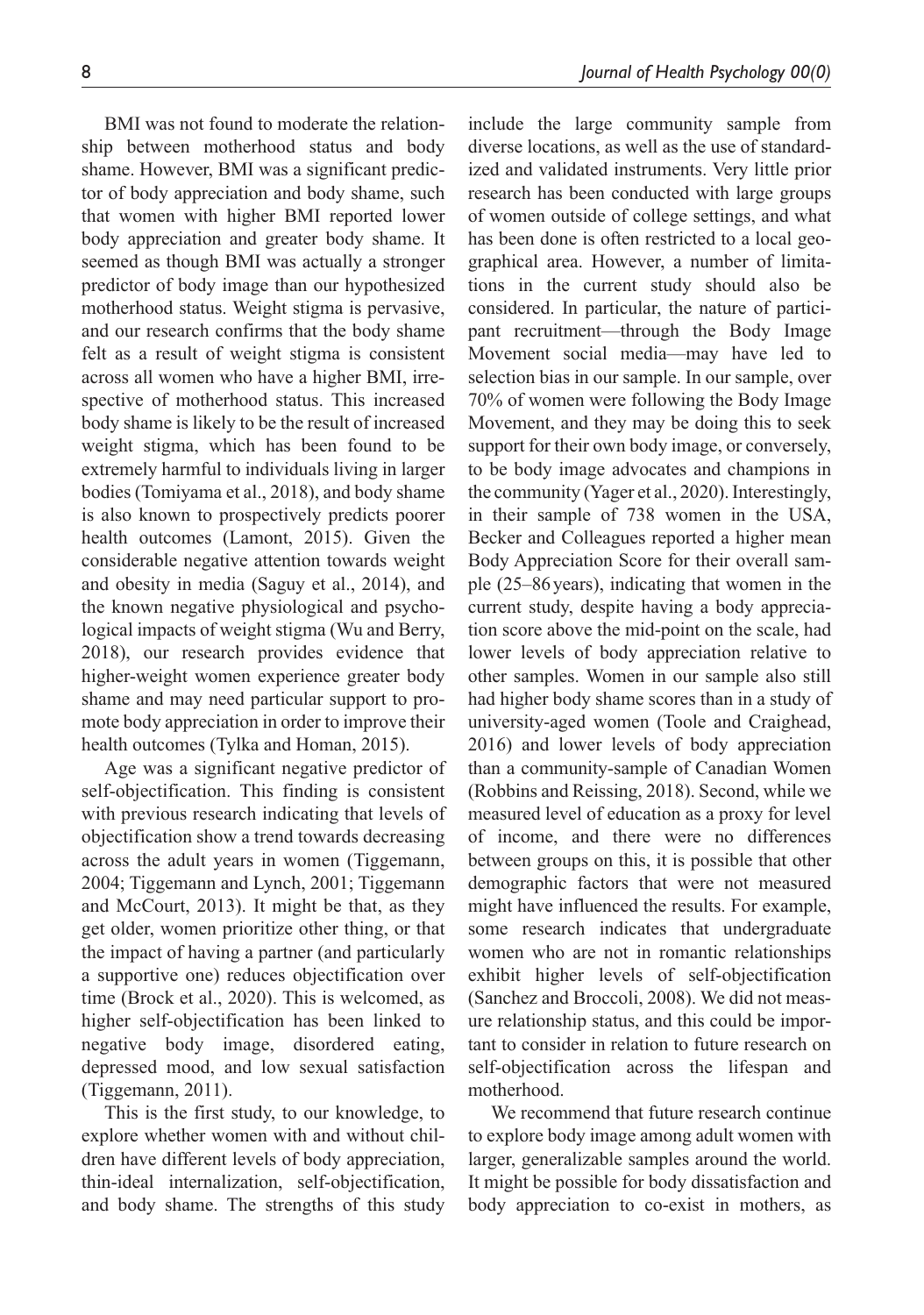found among adult women (Tiggemann and McCourt, 2013), and this should be investigated. As mothers play a key part in role modelling body attitudes (Damiano et al., 2019; Handford et al., 2018), and creating the home context in relation to food and physical activity (Lease et al., 2016), it is important that we also determine the potential impact of mothers' body image on pre-school children.

Our findings also have potential implications for the development of intervention programs and resources for three key profiles of adult women, with and without children. While the mothers were not significantly worse off in terms of their body image and dieting attitudes and behaviors, compared to the women without children, intervention programs to build mothers' body image are therefore still justified, particularly due to the critical role of mothers on their child's body image and eating behavior (Hart et al., 2016). When mothers have a more positive body image, they are better able to role model this to their children (Damiano et al., 2019), and this is key to disrupting intergenerational transmission of body image concerns. The second cohort of adult women in need of intervention programs are those at higher weights. Inclusive programs that aim to improve body appreciation and reduce body shame for women at higher weights are needed in order to reduce the impact of weight stigma, and facilitate more positive health behaviors due to the known influence of body appreciation in improving physical activity, diet, and weight reduction or maintenance over time (Andrew et al., 2016; Bucchianeri et al., 2013; Neumark-Sztainer et al., 2006; Tylka and Homan, 2015). Finally, women without children might benefit from programs that aim to impact on self-objectification. While these interventions might differ in terms of the look and feel, and the format and practicalities of how they are presented and implemented, it is likely that self compassion, appreciation of body functionality, and mindful movement and intuitive eating approaches would be similarly helpful for all three of these intervention programs (Albertson et al., 2015; Alleva et al., 2015; Beintner et al., 2019; Seekis et al., 2020).

# **Conclusion**

Our research indicates that all women are vulnerable to body image concerns, but women with pre-school-aged children (0–5 years) had lower levels of body shame, dietary restraint, and self-objectification. There is a need for resources to support adult women in developing body appreciation, and reducing body shame, and these might be tailored based on individual variables such as BMI and practical stages of life such as motherhood in order to better meet the needs of targeted groups. Creating programs that improve mothers' body image in particular, may also have the benefit of enhancing the home body image environment that might reduce the risk of the next generation of children developing body image concerns to the extent that we see today.

### **Data sharing statement**

Data are not currently stored publicly and are available from the authors on request.

#### **Author contributions**

Conceptualization: Z.Y. and I.P. Methodology: Z.Y. and I.P. Data curation: S.D. Formal data analysis: independent statistician, I.P., and S.D. Interpretation: S.D., L.H., I.P., and Z.Y. Writing initial draft: Z.Y. Editing and review: Z.Y., I.P., S.D., and L.H.

### **Declaration of conflicting interests**

The author(s) declared no potential conflicts of interest with respect to the research, authorship, and/or publication of this article.

#### **Funding**

The author(s) received no financial support for the research, authorship, and/or publication of this article.

### **ORCID iD**

Zali Yager **b** <https://orcid.org/0000-0002-2503-7374>

#### **References**

Albertson ER, Neff KD and Duill-Shackleford KE (2015) Self-compassion and body dissatisfaction in women: A randomized controlled trial of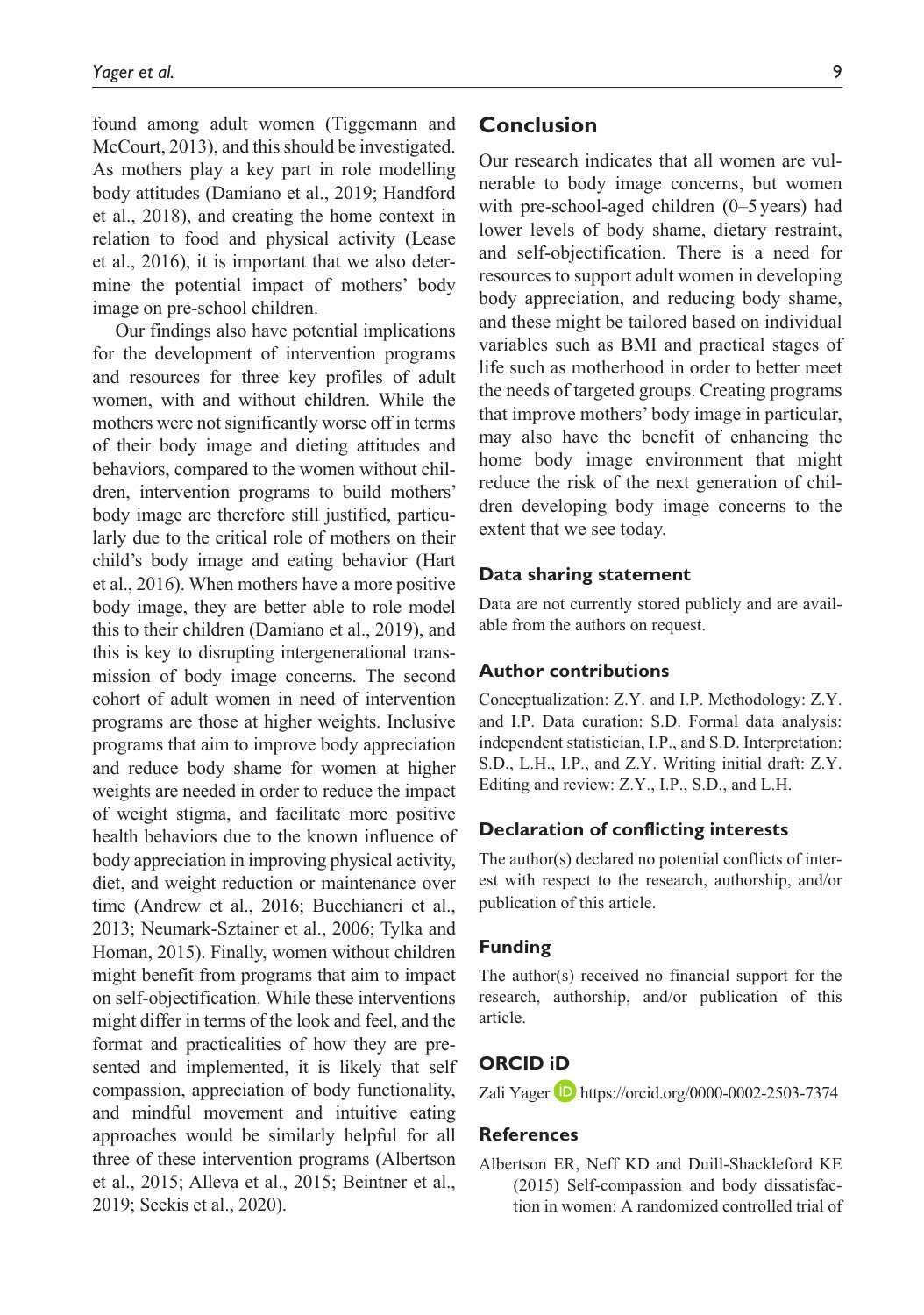a brief meditation intervention. *Mindfullness* 6: 444–454.

- Alleva JM, Martijn C, Van Breukelen GJ, et al. (2015) Expand your horizon: A programme that improves body image and reduces self-objectification by training women to focus on body functionality. *Body Image* 15: 81–89.
- Andrew R, Tiggemann M and Clark L (2016) Positive body image and young women's health: Implications for sun protection, cancer screening, weight loss and alcohol consumption behaviours. *Journal of Health Psychology* 21: 28–39.
- Becker CB, Verzijl CL, Kilpela LS, et al. (2017) Body image in adult women: Associations with health behaviors, quality of life, and functional impairment. *Journal of Health Psychology* 24: 1536–1547.
- Beintner I, Emmerich OLM, Vollert B, et al. (2019) Promoting positive body image and intuitive eating in women with overweight and obesity via an online intervention: Results from a pilot feasibility study. *Eating Behaviors* 34: 101307.
- Bergmeier H, Hill B, Haycraft E, et al. (2020) Maternal body dissatisfaction in pregnancy, postpartum and early parenting: An overlooked factor implicated in maternal and childhood obesity risk. *Appetite* 147: 104525.
- Brock RL, Ramsdell EL, Sáez G, et al. (2020) Perceived humanization by intimate partners during pregnancy is associated with fewer depressive symptoms, less body dissatisfaction, and greater sexual satisfaction through reduced self-objectification. *Sex Roles*, 1–14.
- Bucchianeri MM, Arikian AJ, Hannan PJ, et al. (2013) Body dissatisfaction from adolescence to young adulthood: Findings from a 10-year longitudinal study. *Body Image* 10: 1–7.
- Chan CY, Lee AM, Koh YW, et al. (2020) Associations of body dissatisfaction with anxiety and depression in the pregnancy and postpartum periods: A longitudinal study. *Journal of Affective Disorders* 263: 582–592.
- Clark A, Skouteris H, Wertheim EH, et al. (2009) The relationship between depression and body dissatisfaction across pregnancy and the postpartum: A prospective study. *Journal of Health Psychology* 14: 27–35.
- Dakanalis A, Carrà G, Calogero R, et al. (2015) The developmental effects of media-ideal internalization and self-objectification processes on adolescents' negative body-feelings, dietary

restraint, and binge eating. *European Child & Adolescent Psychiatry* 24: 997–1010.

- Damiano SR, Gregg KJ, Spiel EC, et al. (2015) Relationships between body size attitudes and body image of 4-year-old boys and girls, and attitudes of their fathers and mothers. *Journal of Eating Disorders* 3: 16–26.
- Damiano SR, Yager Z, Prichard I, et al. (2019) Leading by example: Development of a maternal modelling of positive body image scale and relationships to body image attitudes. *Body Image* 29: 132–139.
- Donati Beech O, Kaufmann L and Anderson J (2020) A systematic literature review exploring objectification and motherhood. *Psychology of Women Quarterly*. Epub ahead of print 27 August. DOI: 10.1177/0361684320949810.
- Frederickson BL and Roberts TA (1997) Objectification theory: Toward understanding women's lived experiences and mental health risks. *Psychology of Women Quarterly* 21: 173–206.
- Fuller-Tyszkiewicz M, Broadbent J, Richardson B, et al. (2020) A network analysis comparison of central determinants of body dissatisfaction among pregnant and non-pregnant women. *Body Image* 32: 111–120.
- Handford CM, Rapee RM and Fardouly J (2018) The influence of maternal modeling on body image concerns and eating disturbances in preadolescent girls. *Behaviour Research and Therapy* 100: 17–23.
- Hart LM, Damiano SR and Paxton SJ (2016) Confident body, confident child: A randomised controlled trial evaluation of a parenting resource for promoting healthy body image and eating patterns in 2-to 6-year old children. *International Journal of Eating Disorders* 49: 458–572.
- Lamont JM (2015) Trait body shame predicts health outcomes in college women: A longitudinal investigation. *Journal of Behavioral Medicine* 38: 998–1008.
- Lease HJ, Doley JR and Bond MJ (2016) My mother told me: The roles of maternal messages, body image, and disordered eating in maladaptive exercise. *Eating and Weight Disorders-Studies on Anorexia, Bulimia and Obesity* 21: 469–476.
- Lee MF, Williams SL and Burke KJ (2020) Striving for the thin ideal post-pregnancy: A cross-sectional study of intuitive eating in postpartum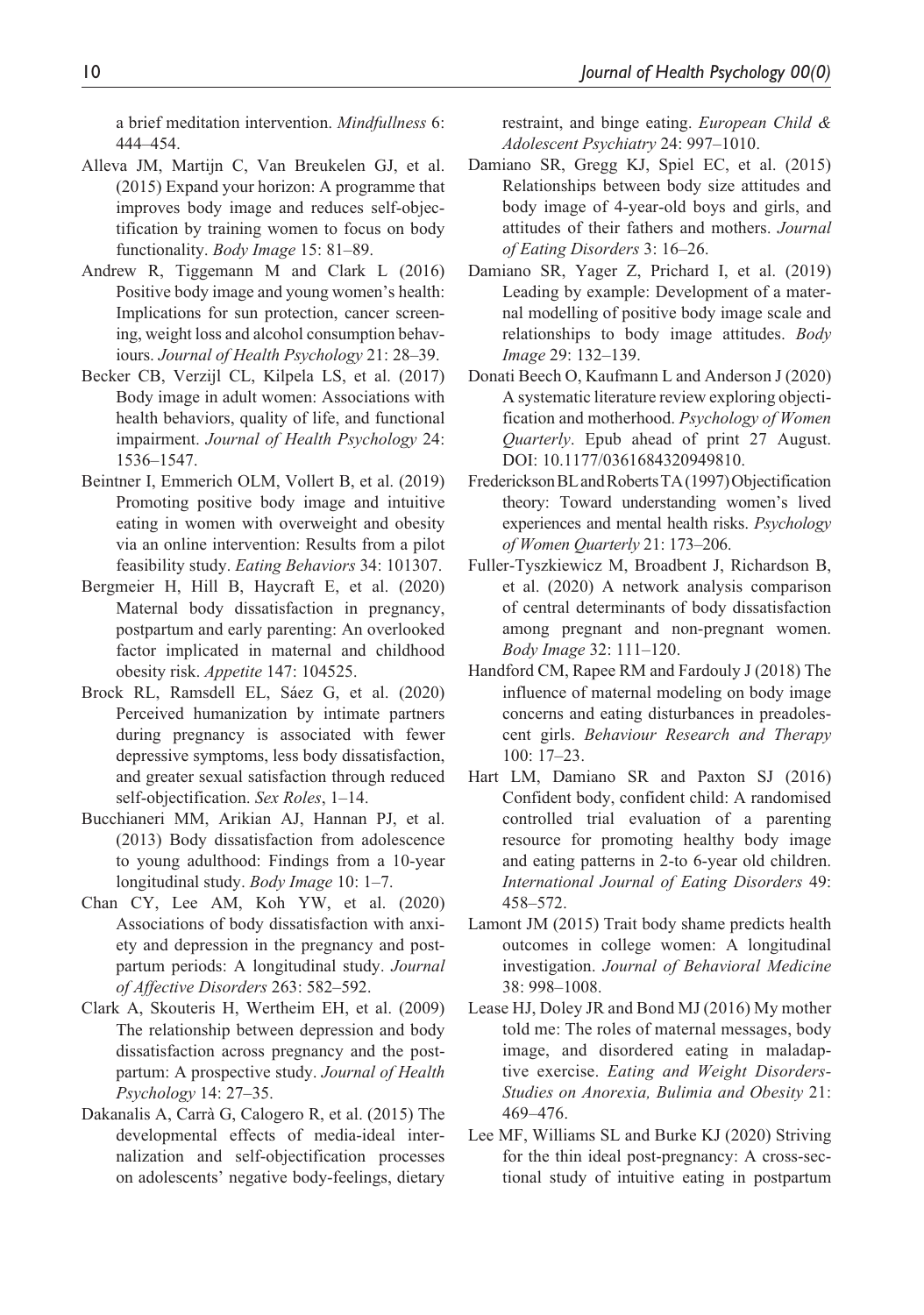women. *Journal of Reproductive and Infant Psychology* 38: 127–138.

- Lovering ME, Rodgers RF, George JE, et al. (2018) Exploring the tripartite influence model of body dissatisfaction in postpartum women. *Body Image* 24: 44–54.
- McBride HL, Kwee JL and Buchanan MJ (2017) Women's healthy body image and the mother-daughter dyad. *Canadian Journal of Counselling and Psychotherapy* 51(2): 97–113.
- McKinley NM (1998) Gender differences in undergraduates' body esteem: The mediating effect of objectified body consciousness and actual/ ideal weight discrepancy. *Sex Roles: A Journal of Research* 39: 113–124.
- McKinley NM and Hyde JS (1996) The objectified body consciousness scale: Development and validation. *Psychology of Women Quarterly* 20: 181–215.
- Nayir T, Uskun E, Yürekli MV, et al. (2016) Does body image affect quality of life?: A population based study. *PLoS ONE* 11: e0163290.
- Neumark-Sztainer D, Paxton S, Hannan PJ, et al. (2006) Does body satisfaction matter? Fiveyear longitudinal associations between body satisfaction and health behaviors in adolescent females and males. *Journal of Adolescent Health* 39: 244–251.
- Noll SM and Fredrickson BL (1998) A mediational model linking self-objectification, body shame, and disordered eating. *Psychology of Women Quarterly* 22: 623–636.
- Pila E, Sabiston CM, Brunet J, et al. (2015) Do bodyrelated shame and guilt mediate the association between weight status and self-esteem? *Journal of Health Psychology* 20: 659–669.
- Quittkat HL, Hartmann AS, Dusing R, et al. (2019) Body dissatisfaction, importance of appearance, and body appreciation in men and women over the lifespan. *Frontiers in Psychiatry* 10: 864.
- Rallis S, Skouteris H, Wertheim EH, et al. (2007) Predictors of body image during the first year postpartum: A prospective study. *Women & Health* 45: 87–104.
- Raphael D (1973) *The Tender Gift: Breastfeeding*. New York: Schocken.
- Raspovic A, Prichard I, Yager Z, et al. (2020) Mothers' experiences of the relationship between body image and exercise, 0-5 years postpartum: A qualitative study. *Body Image* 35: 41–52.
- Riquin E, Lamas C, Nicolas I, et al. (2019) A key for perinatal depression early diagnosis: The body

dissatisfaction. *Journal of Affective Disorders* 245: 340–347.

- Robbins A-R and Reissing ED (2018) Appearance dissatisfaction, body appreciation, and sexual health in women across adulthood. *Archives of Sexual Behavior* 47: 703–714.
- Rodin J, Silberstein LP and Striegel-Moore RH (1985) Women and weight: A normative discontent. In: Sondregger TB (ed.) *Psychology and Gender*. Lincoln, NE: University of Nebraska Press, 267–307.
- Rosenbaum DL, Gillen MM and Markey CH (2020) "Feeling let down: An investigation of breastfeeding expectations, appreciation of body functionality, self-compassion, and depression symptoms. *Appetite* 154: 104756.
- Runfola CD, Von Hoile A, Trace SE, et al. (2013) Body dissatisfaction in women across the lifespan: Results of the UNC-SELF and gender and body image (GABI) studies. *European Eating Disorder Review* 21: 52–59.
- Saguy AC, Frederick D and Gruys K (2014) Reporting risk, producing prejudice: How news reporting on obesity shapes attitudes about health risk, policy, and prejudice. *Social Science & Medicine* 111: 125–133.
- Sanchez DT and Broccoli TL (2008) The romance of self-objectification: Does priming romantic relationships induce states of self-objectification among women? *Sex Roles* 59: 545–554.
- Seekis V, Bradley GL and Duffy AL (2020) Does a Facebook-enhanced mindful self-compassion intervention improve body image? An evaluation study. *Body Image* 34: 259–269.
- Spiel E, Paxton S and Yager Z (2012) Weight attitudes in 3- to 5-year-old children: Age differences and cross-sectional predictors. *Body Image* 9: 524–527.
- Stice E and Agras WS (1998) Predicting onset and cessation of bulimic behaviours during adolescence: A longitudinal grouping analysis. *Behaviour Therapy* 29: 257–276.
- Taylor-Kabbaz A (2019) What is matrescence. Available at: [https://www.amytaylorkabbaz.](https://www.amytaylorkabbaz.com/whatismatrescence) [com/whatismatrescence](https://www.amytaylorkabbaz.com/whatismatrescence)
- Tiggemann M (2004) Body image across the adult life span: Stability and change. *Body Image* 1: 29–41.
- Tiggemann M (2011) Mental health risks of selfobjectification: A review of the empirical evidence for disordered eating, depressed mood, and sexual dysfunction. In: Calogero